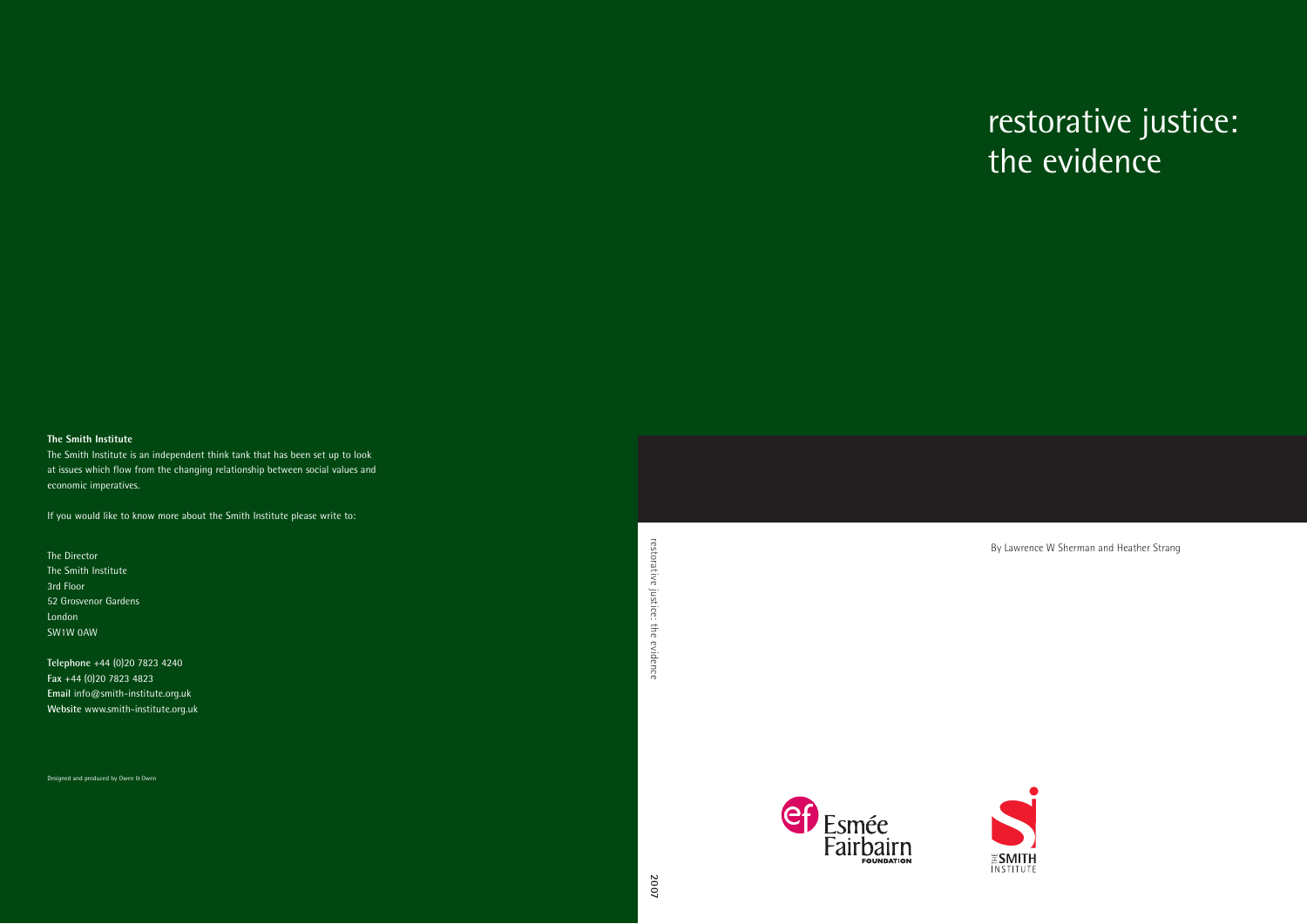# restorative justice: the evidence

By Lawrence W Sherman and Heather Strang

Jerry Lee Program of Randomized Trials in Restorative Justice

In collaboration with Geoffrey Barnes Sarah Bennett Caroline M Angel Dorothy Newbury-Birch Daniel J Woods Charlotte E Gill

Please direct all correspondence to Heather.Strang@anu.edu.au

#### A note on format

This report follows a modified UK Cabinet Office format of unpacking the content like a website: a one-page abstract, a three-page executive summary, and a detailed introductory section that summarises the findings of the full report. This format enables the users of the document to read – or circulate – either the abstract alone, the abstract plus the three-page executive summary, the abstract plus the introductory overview (section 1) of the full report, or the entire document. This format is designed to provide different levels of detail for different kinds of readers, and to support the different ways in which information is digested for different stages and levels of discussion and decision making.

Published by the Smith Institute ISBN 1 905370 16 4 This report, like all Smith Institute monographs, represents the views of the authors and not those of the Smith Institute.

© The Smith Institute 2007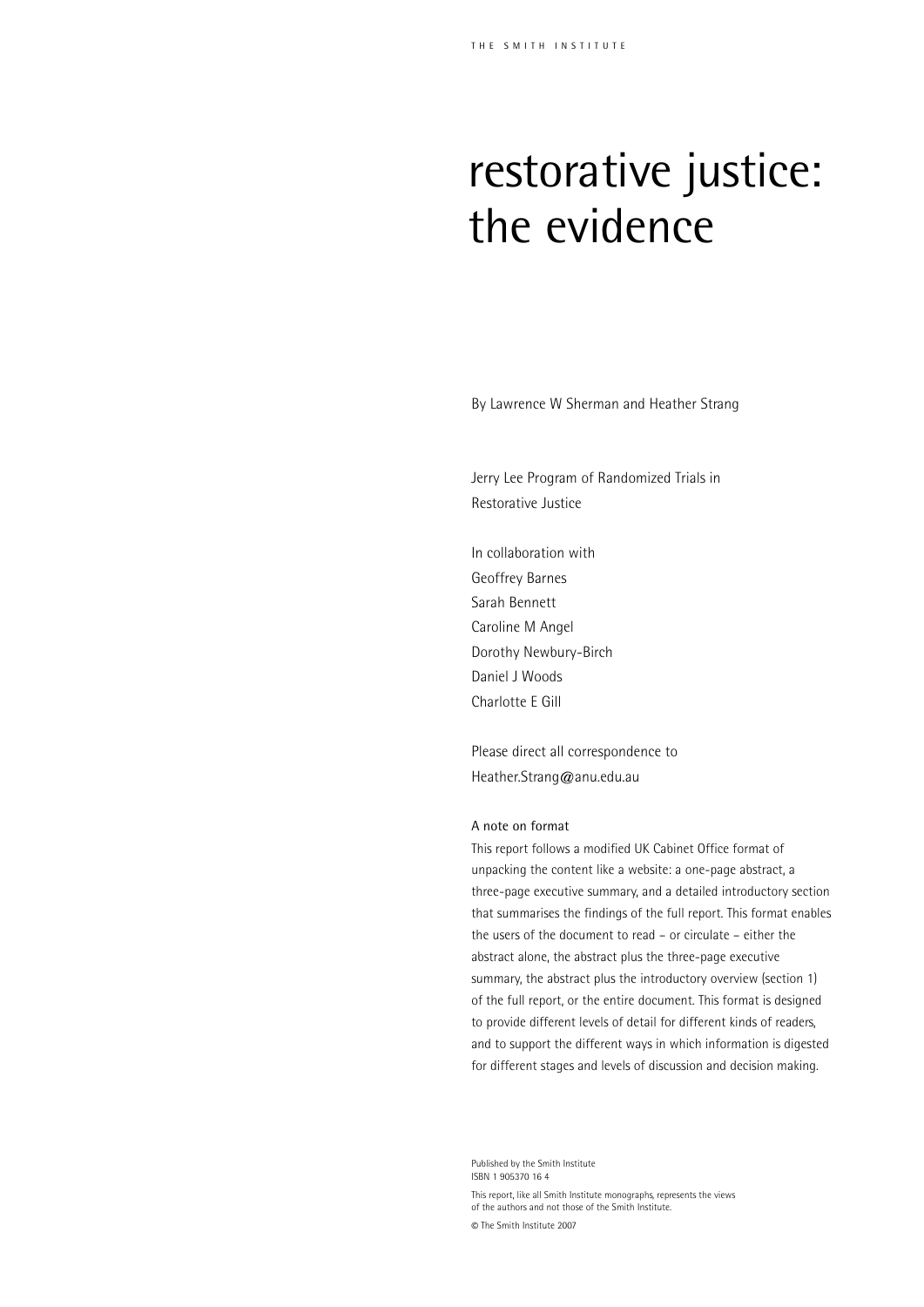# **Contents**

| Preface<br>By Wilf Stevenson, Director, Smith Institute         | 3              |
|-----------------------------------------------------------------|----------------|
| Abstract                                                        | $\overline{4}$ |
| About the authors                                               | 5              |
| Foreword<br>By Jerry Lee, President of the Jerry Lee Foundation | 6              |
| Acknowledgements                                                | $\overline{7}$ |
| Executive summary                                               | 8              |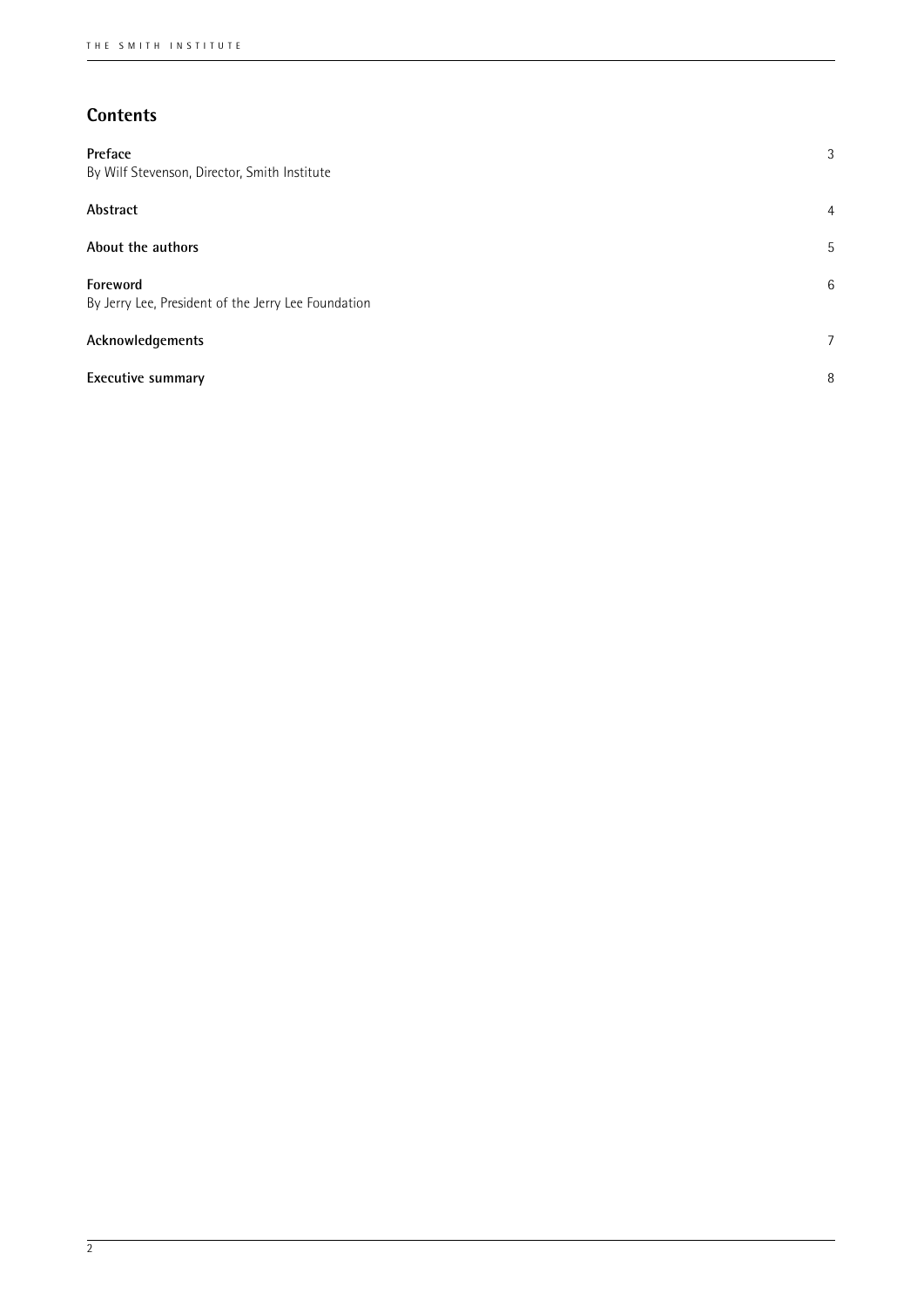## **Preface**

## Wilf Stevenson, Director, Smith Institute

The Smith Institute is an independent think tank which has been set up to undertake research and education in issues that flow from the changing relationship between social values and economic imperatives. In recent years the institute has centred its work on the policy implications arising from the interactions of equality, enterprise and equity.

In 2004-05 the Smith Institute ran a highly successful series of seminars looking at case studies of the use of restorative justice techniques among criminals and their victims, in schools and within communities and neighbourhoods. Building on the impressive accounts of how powerful restorative justice techniques could be, as a way both of changing behaviour and of mitigating harm, this independent report was commissioned by the Smith Institute in association with the Esmée Fairbairn Foundation in order to examine the evidence on restorative justice (RJ) from Britain and around the world.

The aim of the project was to bring together the results of RJ trials in order to set out a definitive statement of what constitutes good-quality RJ, as well as to draw conclusions both as to its effectiveness with particular reference to reoffending and as to the role that RJ might play in the future of Britain's youth and criminal justice systems.

The Smith Institute thanks Sir Charles Pollard, Rob Allen and Professor Mike Hough for their hard work as members of the steering committee convened to commission and oversee the academic rigour of this report.

The Smith Institute gratefully acknowledges the support of the Esmée Fairbairn Foundation towards this publication.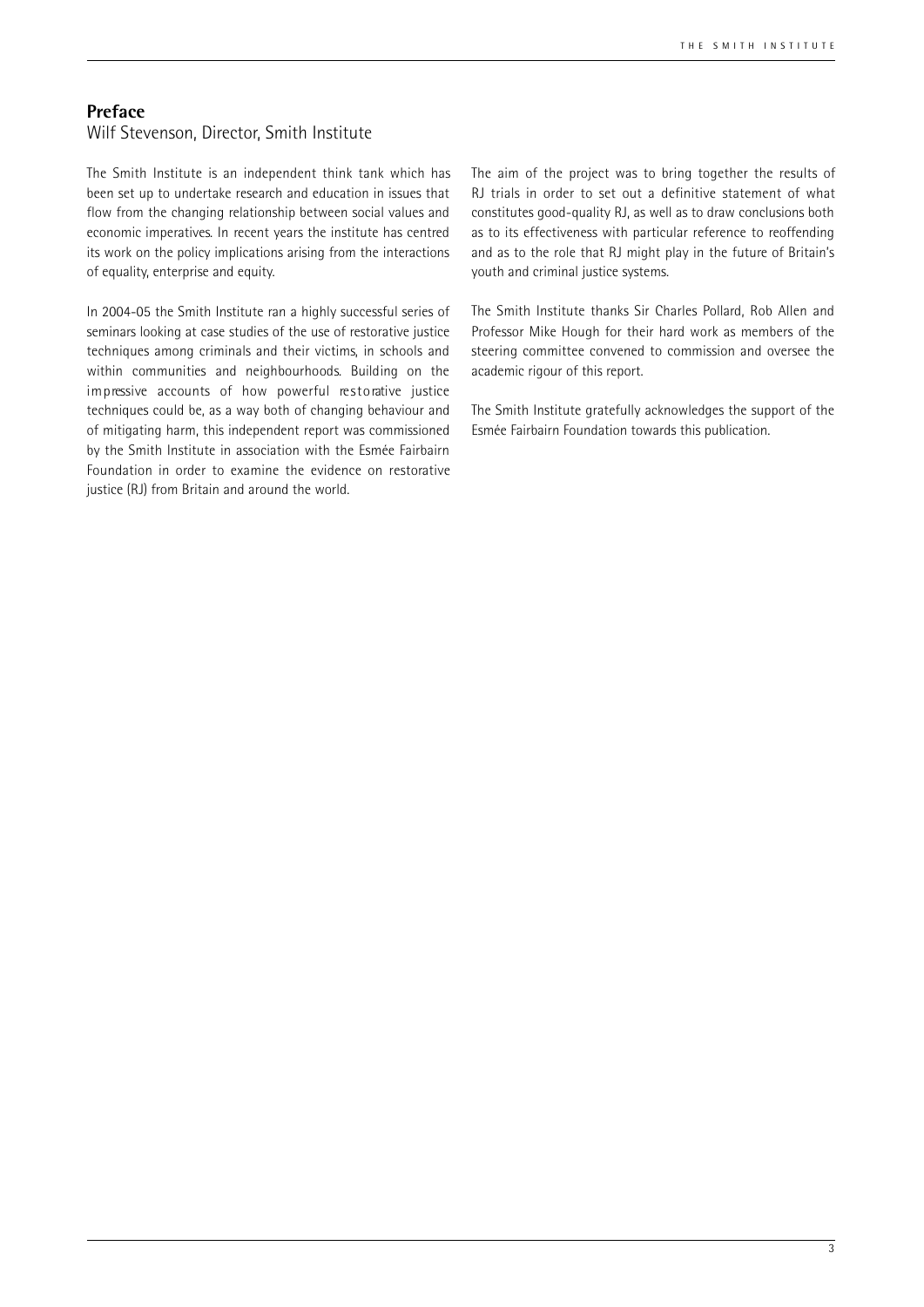# **Abstract**

A review of research on restorative justice (RJ) in the UK and abroad shows that across 36 direct comparisons to conventional criminal justice (CJ), RJ has, in at least two tests each:

- substantially reduced repeat offending for some offenders, but not all;
- doubled (or more) the offences brought to justice as diversion from  $\bigcap$
- reduced crime victims' post-traumatic stress symptoms and related costs;
- provided both victims and offenders with more satisfaction with justice than CJ;
- reduced crime victims' desire for violent revenge against their offenders;
- reduced the costs of criminal justice, when used as diversion from CJ;
- reduced recidivism *more than* prison (adults) or *as well as* prison (youths).

These conclusions are based largely on two forms of restorative justice (RJ): face-to-face meetings among all parties connected to a crime, including victims, offenders, their families and friends, and court-ordered financial restitution. Most of the face-to-face evidence is based on consistent use of police officers trained in the same format for leading RJ discussions. These meetings have been tested in comparison with conventional criminal justice (CJ) without benefit of RJ, at several stages of CJ for violence and theft:

- as diversion from prosecution altogether (Australia and US);
- as a pre-sentencing, post-conviction add-on to the sentencing process;
- as a supplement to a community sentence (probation);
- as a preparation for release from long-term imprisonment to resettlement;
- as a form of final warning to young offenders.

### **Violent crimes**

Six rigorous field tests found RJ reduced recidivism after adult or youth violence. Three of these were randomised controlled trials (RCTs), conducted with youth under 30 in Canberra, females under 18 in Northumbria, and (mostly) males under 14 in Indianapolis. Reasonable comparisons also show effects for adult males in West Yorkshire and the West Midlands, as well as for violent families in Canada.

## **Property crimes**

Five tests of RJ have found reductions in recidivism after property crime. Four were RCTs done with youth: in Northumbria, Georgia, Washington and Indianapolis. Diversion of property offenders to RJ, however, increased arrest rates among a small sample of Aboriginals in Canberra.

## **Victim benefits**

Two RCTs in London show that RJ reduces post-traumatic stress; in four RCTs RJ reduces desire for violent revenge; in four RCTs victims prefer RJ over CJ.

## **RJ versus prison**

In Idaho an RCT of RJ as court-ordered restitution did no worse than short jail sentences for youth. In Canada adults diverted from prison to RJ had lower reconviction rates than a matched sample of inmates.

## **Offences brought to justice**

Five RCTs in New York and Canberra show diversion to RJ yields OBTJ (offences brought to justice) rates 100% to 400% higher than CJ, including for robbery and assault, when offenders take responsibility but need not sign full admission to crime.

#### **A way forward**

The evidence on RJ is far more extensive, and positive, than it has been for many other policies that have been rolled out nationally. RJ is ready to be put to far broader use, perhaps under a "Restorative Justice Board" that would prime the pump and overcome procedural obstacles limiting victim access to RJ. Such a board could grow RJ rapidly as an evidence-based policy, testing the general deterrent impact of RJ on crime, and developing the potential benefits of "restorative communities" that try RJ first.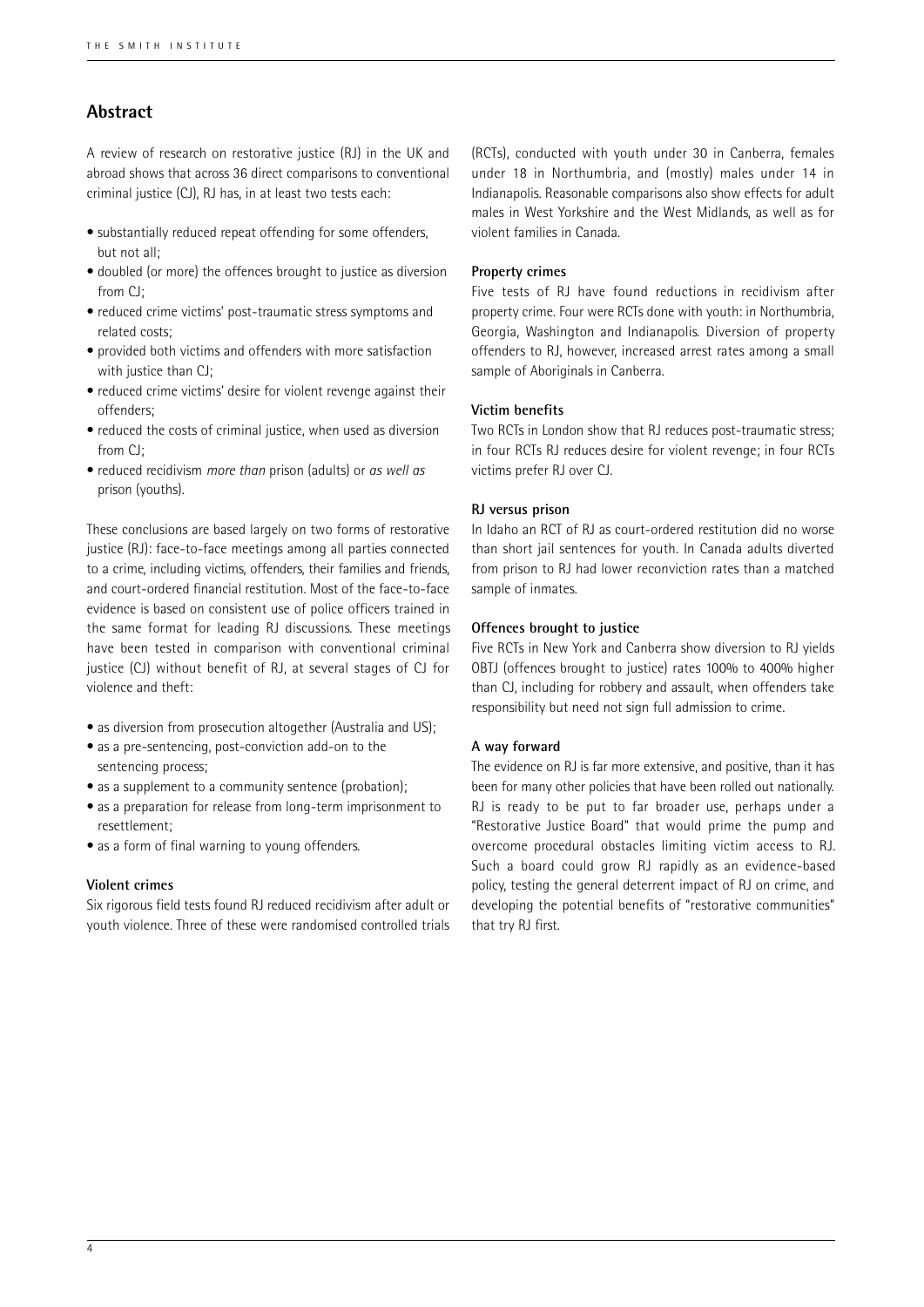## **About the authors**

*Lawrence W Sherman* is the Wolfson Professor of Criminology at the University of Cambridge,<sup>1</sup> Director of the Jerry Lee Center of Criminology at the University of Pennsylvania, Past President of the American Academy of Political and Social Science, the American Society of Criminology and the International Society of Criminology, and senior author of the 1997 report to the US Congress *Preventing Crime: What Works, What Doesn't, What's Promising.*

*Dr Heather Strang* is the Director of the Centre for Restorative Justice at the Australian National University, Lecturer in Criminology at the University of Pennsylvania, Director of the Canberra RISE project (now in its 12th year), senior author of the Campbell Collaboration Systematic Review of Restorative Justice, Fellow of the Academy of Experimental Criminology and author of the 2002 Oxford Press book, *Repair or Revenge: Victims & Restorative Justice*.

For more information about the work of the authors on restorative justice, see:

http://www.aic.gov.au/rjustice/rise/ http://www.sas.upenn.edu/jerrylee/research/rj.htm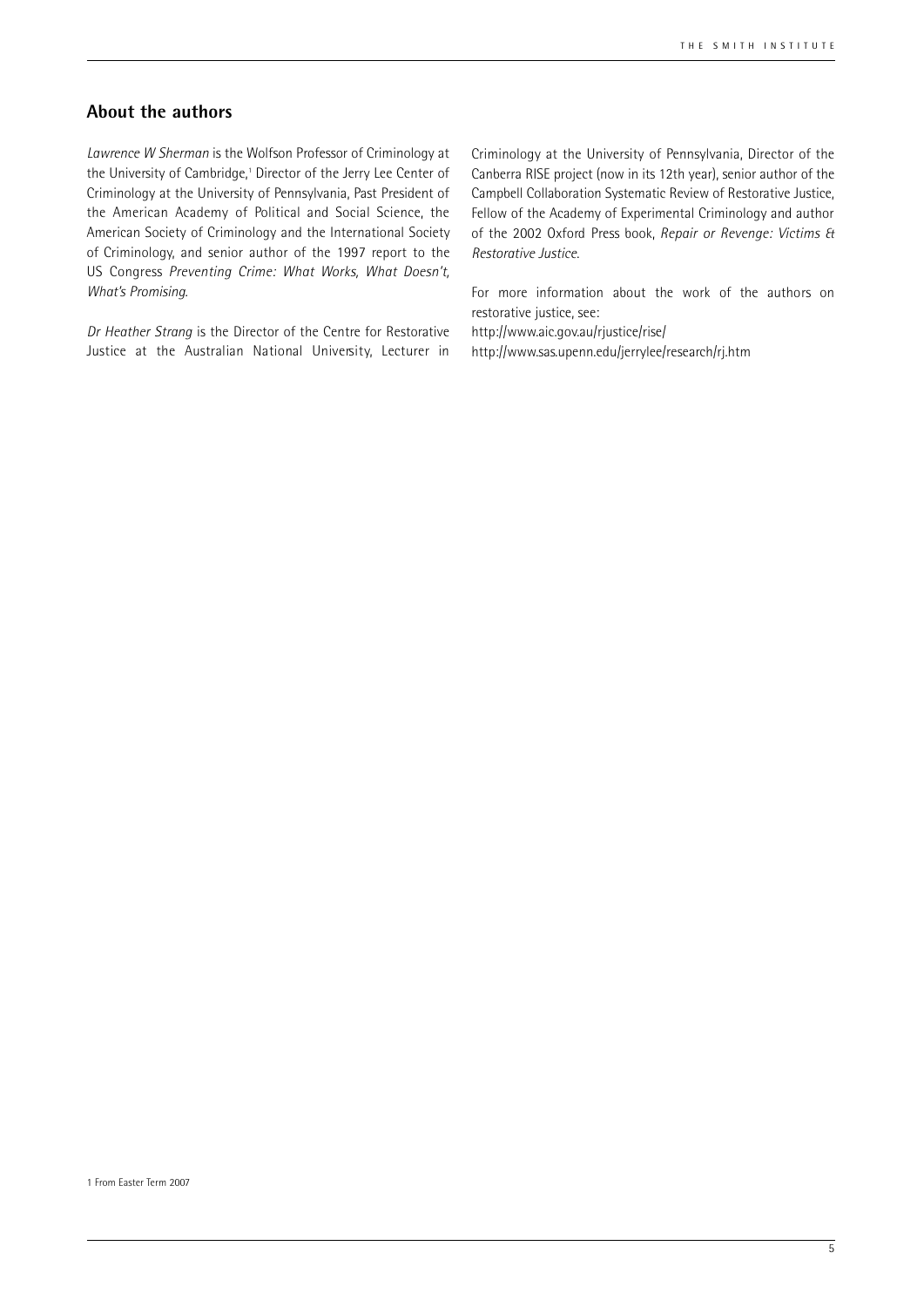## **Foreword**

## Jerry Lee, President of the Jerry Lee Foundation

It is almost 10 years since the Attorney General of the US, Janet Reno, submitted an independent, scholarly report to the US Congress entitled *Preventing Crime: What Works, What Doesn't, What's Promising* (1997).<sup>2</sup> When I read that report shortly after it was published, I immediately sensed a sea change in the way democracies would talk about crime prevention. No longer would we focus just on ideology. Evidence would soon take a much larger role in the debate. Within a year, officials of at least 12 different nations would consider the report and its policy implications, from Seoul to Stockholm, from Wellington to London.

As a consumer of social science research in my business life for over four decades, I brought as sceptical an eye to that report as to any other. I came away extremely impressed with the rigour of the framework, its 1-to-5 scientific methods scale, and its comprehensive search for evidence on what works. The next day, I contacted the senior author of both that report and the current review of evidence on restorative justice, Lawrence Sherman.

Since then, the Jerry Lee Foundation has been pleased to support many reviews and evaluations of crime prevention programmes. By far the most comprehensive of these investments has been in the Jerry Lee Program of Randomized Controlled Trials in Restorative Justice, which began in 1995 with a multimilliondollar investment by the Australian government. With its expansion into the UK with funding from the Home Office in 2001, the programme has now completed 12 rigorous tests of restorative justice in a wide range of settings and populations.

The programme's co-directors, Lawrence Sherman and Heather Strang, are also undertaking a wider review of the evidence on restorative justice for the International Campbell Collaboration, a peer-reviewed network for the systematic review of the effectiveness of public programmes. <sup>3</sup> No one is better qualified than they are to prepare a crisp, readable assessment of the evidence on RJ.

The evidence clearly suggests that RJ is a promising strategy for addressing many of the current problems of the criminal justice system. More important, it is a strategy that has been subjected to rigorous testing, with more tests clearly implied by the results so far. The development of RJ in the UK over the past decade is a model in the evidence-based approach to innovations in public policy. Like the old story of the tortoise and the hare, the evidence on RJ cannot be gathered by rushing ahead. The evidence so far suggests that sure and steady wins the race.

The race for all of us is to reach a world of less crime and more justice. An endless increase in the prison population seems unlikely to achieve those goals. This report points out ways to bring more offences to justice, and perhaps reduce the cost of justice, while reducing the personal cost of crime to victims. No other policy I have seen would put the victim so clearly "at the centre" of a larger community in which we are all interdependent. How and when to use RJ most effectively is a matter that evidence can help decide. With this report, that evidence should now be more accessible to all.

2 http://www.ncjrs.gov/works/ 3 *http://www.campbellcollaboration.org/* and *http://www.campbellcollaboration.org/CCJG/index.asp*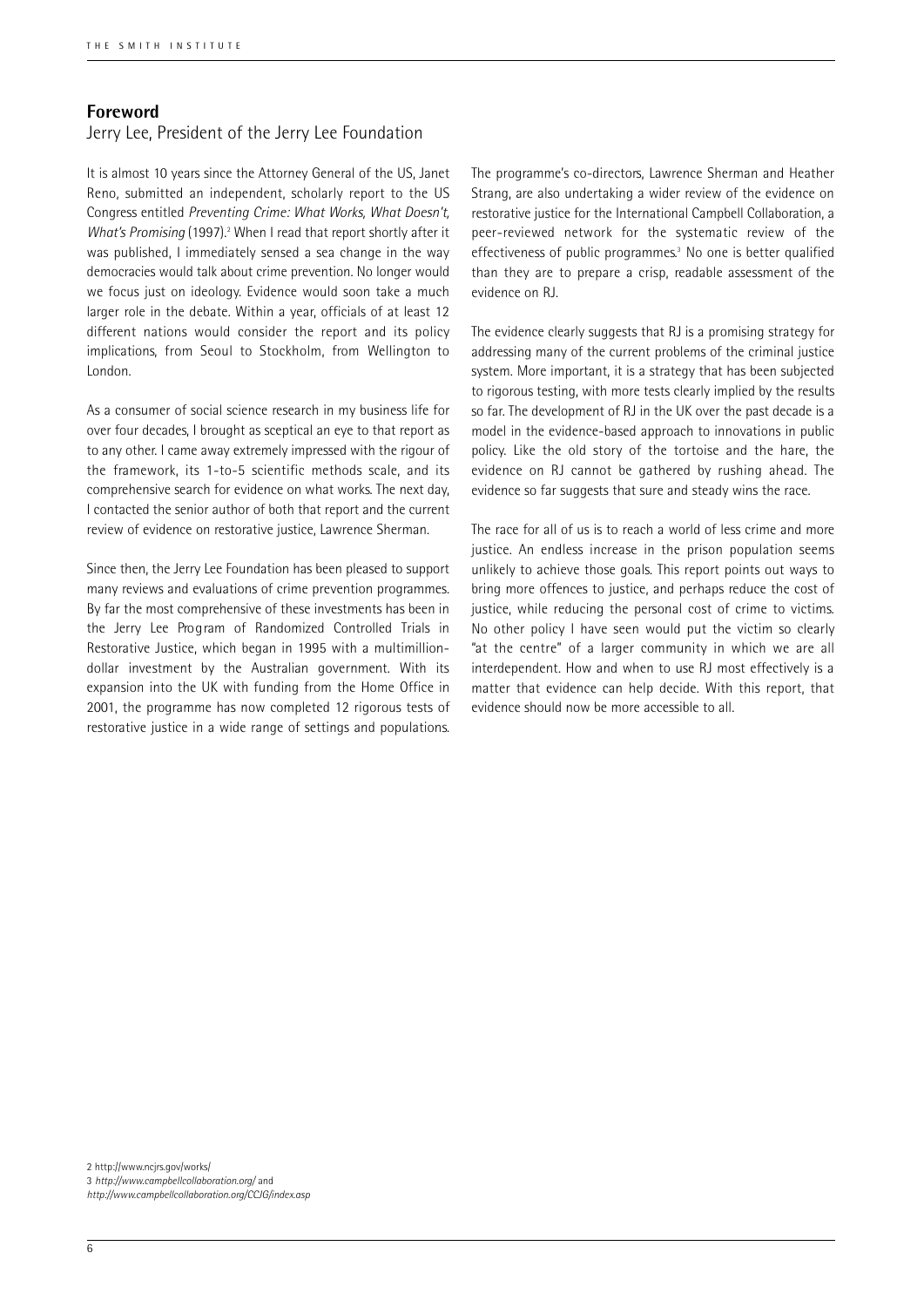## **Acknowledgements**

## Lawrence W Sherman and Heather Strang

The authors owe thanks to many people and institutions. The report was made possible by Smith Institute Director Wilf Stevenson, with his colleagues Ben Shimshon and Konrad Caulkett, and by financial support from the Esmée Fairbairn Foundation and its Director Dawn Austwick. That foundation also supported our completion of the London tests of restorative justice in crown courts. Much of the other material on which the report is based would not have been possible without grants from the Jerry Lee Foundation, the Smith Richardson Foundation, the Home Office, the Australian Criminology Research Council, the Australian Department of Health, the Australian Department of Transport & Communications, the Australian National University, the US National Institute of Justice, and the Albert M Greenfield Endowment of the University of Pennsylvania. The work these institutions supported is entirely the responsibility of the authors, and is not intended to represent the position of any of these sponsors.

Many people leading operating agencies in Australia, the UK and the US made possible the research summarised here. From the first RJ conference we saw in 1993, led by New South Wales Police Sergeant Terry O'Connell, to the early support of Metropolitan Police Commissioners John Stevens and Ian Blair in mid-2000, research and development in RJ has depended on innovative and visionary police professionals. These include Canberra Police Chief Peter Dawson of the Australian Federal Police, British Chief Constables Crispian Strachan, Peter Neyroud and Michael Craik, Chief Inspector Jane Simmons and Inspector Brian Dowling, and the many dedicated RJ facilitators they recruited and led. The judiciary provided equal support from Lord Chief Justice Woolf, Lord Justice John Kay, and Judges Shaun Lyons and Shirley Anwyl, who helped recruit many of their colleagues to the Crown Court experiments. Eithne Wallis and Ray Fishbourne led the National Probation Service in support of RJ tests across England, Phil Wheatley led HM Prison Service in its support of RJ under even the most demanding conditions, Lord Norman Warner and Professor Rod Morgan provided steadfast Youth Justice Board support, and Dru Sharpling led London's valiant test of conditional cautioning.

The Smith Institute's steering group for this report led by Sir Charles Pollard, with members Rob Allen, Professor Mike Hough and Peter Micklewright, provided clear and timely guidance. Professor Paul Wiles and his colleagues at the Research Development & Statistics Directorate provided invaluable advice and support at many stages of this work, as did Professor Joanna Shapland and her team at Sheffield, and Professor David Farrington and Loraine Gelsthorpe at Cambridge. Finally, the global evidence on RJ would not be where it is today without the normative and scientific scholarship of our very special colleague, Professor John Braithwaite.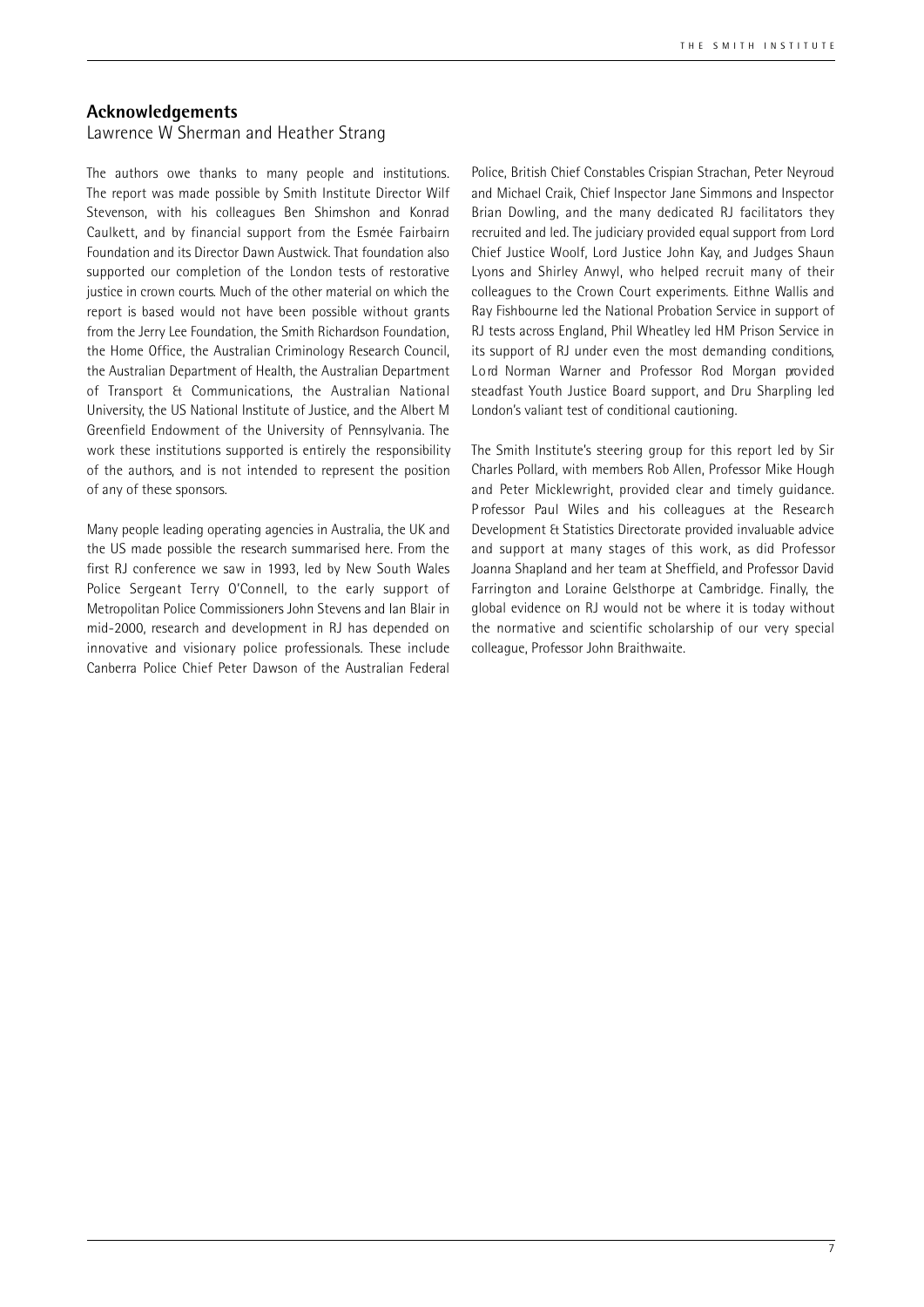## **Executive summary**

### **Purpose and scope**

This is a non-governmental assessment of the evidence on restorative justice in the UK and internationally, carried out by the Jerry Lee Center of Criminology at the University of Pennsylvania for the Smith Institute in London, with funding from the Esmée Fairbairn Foundation. The purpose of this review is to examine what constitutes good-quality restorative justice practice, and to reach conclusions on its effectiveness, with particular reference to reoffending.<sup>4</sup>

### **Varieties of restorative justice**

The review employs a broad definition of restorative justice (RJ), including victim-offender mediation, indirect communication through third parties, and restitution or reparation payments ordered by courts or referral panels. Much of the available and reasonably unbiased evidence of RJ effects on repeat offending comes from tests of face-to-face conferences of victims, offenders and others affected by a crime, most of them organised and led by a police officer; other tests cited involve court-ordered restitution and direct or indirect mediation.

## **What we found**

#### Repeat offending

The most important conclusion is that *RJ works differently on different kinds of people*. It can work very well as a general policy, if a growing body of evidence on "what works for whom" can become the basis for specifying when and when not to use it. As tables 1 to 3 show, rigorous tests of RJ in diverse samples have found substantial reductions in repeat offending for both violence and property crime. Other tests have failed to find such effects, but with different populations, interventions or comparisons. In one rai re circumstance, a small sample of Aboriginals in Australia, an offer of face-to-face RJ (and its partial completion) appears to have caused higher rates of repeat offending than CJ. This very limited evidence of backfiring can be balanced against the potential RJ may have as a full or partial alternative to incarceration for young adult offenders, who had much lower two-year reconviction rates (11%) in one Canadian study (N =138) than a matched sample (37% reconviction) who served their sentence in prison.

In general, *RJ seems to reduce crime more effectively with more, rather than less, serious crimes*. The results below (tables 1 to 3) suggest RJ works better with crimes involving personal victims than for crimes without them. They also suggest that it works with violent crimes more consistently than with property crimes, the latter having the only evidence of crime increases. These findings run counter to conventional wisdom, and could become the basis for substantial inroads in demarcating when it is "in the public interest" to seek RJ rather than CJ.

## Victim effects

The evidence consistently suggests that victims benefit, on

average, from face-to-face RJ conferences. The evidence is less clear about other forms of RJ, with no unbiased estimates of the effects of indirect forms of RJ on victims. But when victims willingly meet offenders face to face, they obtain short-term benefits for their mental health by reduced post-traumatic stress symptoms (PTSS). This may, in turn, reduce their lifetime risks of coronary disease (which PTSS causes in military veterans), as well as reducing health costs paid by taxpayers.

## Offences brought to justice

When RJ has been offered to arrestees before charging in New York and Canberra, RJ has always brought at least twice as many offences to justice – and up to four times as many. Whether such effects could be even greater with widespread take-up of RJ across a community is a major question to be answered.

## A way forward

There is far more evidence on RJ, with more positive results, than there has been for most innovations in criminal justice that have ever been rolled out across the country. The evidence now seems more than adequate to support such a roll-out for RJ, especially if that is done on a continue-to-learn-as-you-go basis. Such an approach could be well supported by a "Restorative Justice Board" (RJB), modelled on the Youth Justice Board but on a smaller scale. An RJB could prime the pump for RJ, proposing new statutes and funding new solutions to the obstacles that now limit victim access to RJ. An RJB could monitor RJ practices, design tests of new RJ strategies, and continue to recommend systemic changes needed to make RJ as effective as possible. It could, in effect, take RJ from the drawing board to its widespread construction, while also remaining at the drawing board for on-going improvements in design based on new evidence.

## **How we found it**

#### Searching for evidence

The search process for this review built on the literature search protocol approved by the International Campbell Collaboration for the authors' registered and on-going review of the effects of face-to-face restorative justice for personal victim crimes.<sup>5</sup> The search has been expanded for this review to encompass other forms of restorative justice and other kinds of crimes.

The following search strategies were used to identify evaluations of the effectiveness of RJ at helping victims and reducing reoffending:

- searches of online databases:
- searches of online library catalogues;

5 http://www.campbellcollaboration.org/doc-pdf/strang\_restorative\_prot.pdf

<sup>4</sup> All opinions and conclusions in this document are those of the authors and not of any governmental or private agencies that have funded any of the research the document reviews.